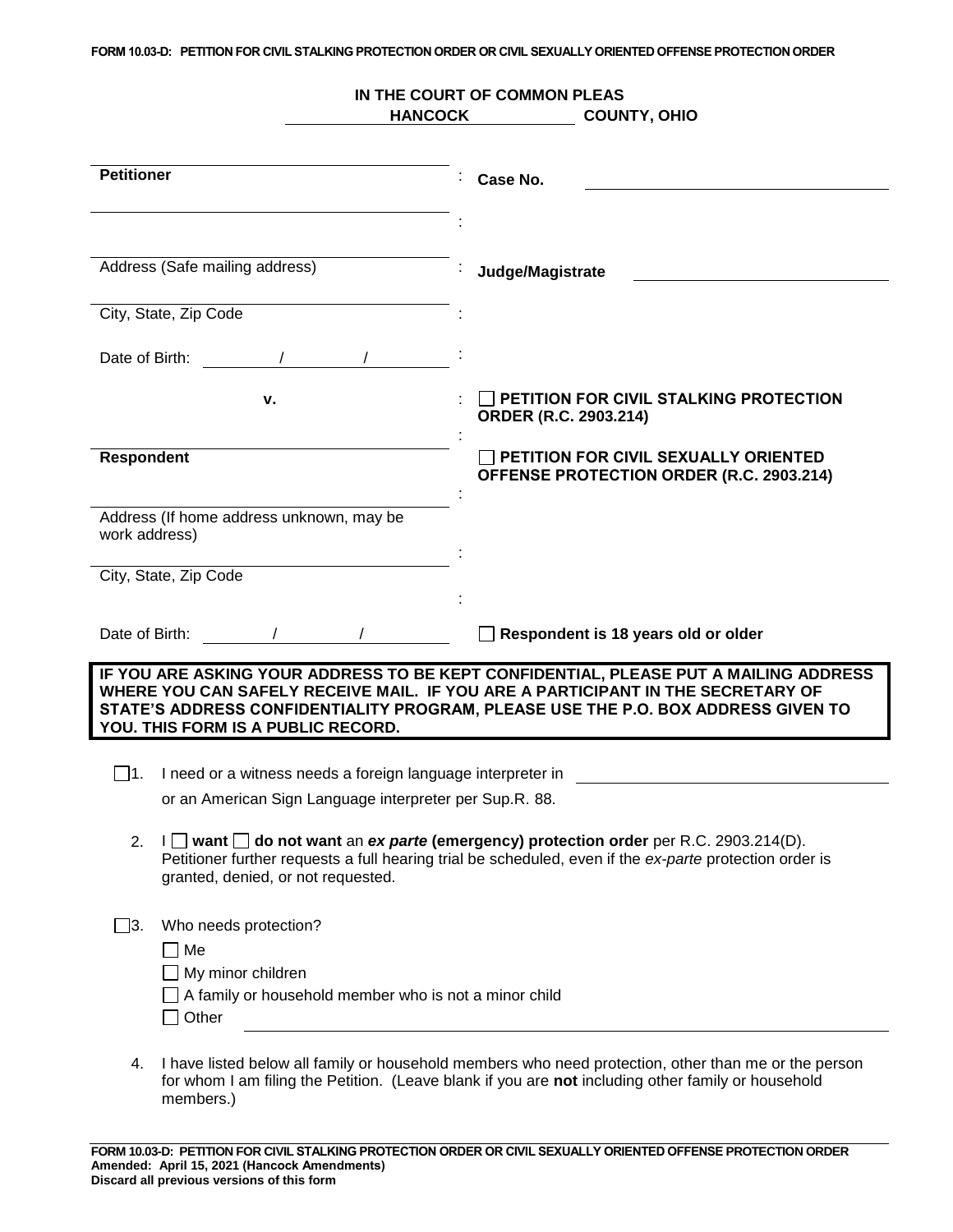Case No.

| <b>NAME</b> | <b>DATE OF BIRTH</b> | <b>RELATIONSHIP TO</b><br><b>PETITIONER</b> | <b>LIVES WITH</b><br><b>PETITIONER</b> |
|-------------|----------------------|---------------------------------------------|----------------------------------------|
|             |                      |                                             | $\Box$ YES $\Box$ NO                   |
|             |                      |                                             | $\exists$ YES $\Box$ NO                |
|             |                      |                                             | $\Box$ YES $\Box$ NO                   |
|             |                      |                                             | $\Box$ YES $\Box$ NO                   |
|             |                      |                                             | <b>NO</b><br><b>YFS</b>                |

5. Petitioner requests a **Civil Stalking Protection Order.**

You **must** describe two or more incidents closely related in time that made you believe that Respondent will cause you physical harm or cause (or has caused) you mental distress. When did they happen (if you do not know exact dates, give approximate dates)? **If you need more space, attach an additional page.**



6. Petitioner requests a **Civil Sexually Oriented Offense Protection Order.**

You **must** describe what Respondent did to you or the persons named in this Petition as fully as possible. You do not need to prove a pattern of conduct. One act may be enough. **If you need more space, attach an additional page.** 

- 7. Petitioner further requests the Court grant relief under R.C. 2903.214 for Petitioner and the family or persons named in this Petition by granting a Civil Stalking Protection Order or Civil Sexually Oriented Offense Protection Order that:
	- $\Box$  (a) Directs Respondent to not abuse Petitioner and persons named in this Petition by harming, attempting to harm, threatening, following, stalking, harassing, contacting, forcing sexual relations upon them, or by committing sexually oriented offenses against them.
	- $\Box$  (b) Directs Respondent to not enter the residence, school, business, place of employment, child care providers, or day care centers of Petitioner and persons named in this Petition, including the buildings, grounds, and parking lots at those locations.
	- $\Box$  (c) Directs Respondent not to interfere with Petitioner's right to occupy the residence including, but not limited to canceling any utilities or insurance or interrupting phone service, mail delivery, or the delivery of any other documents or items.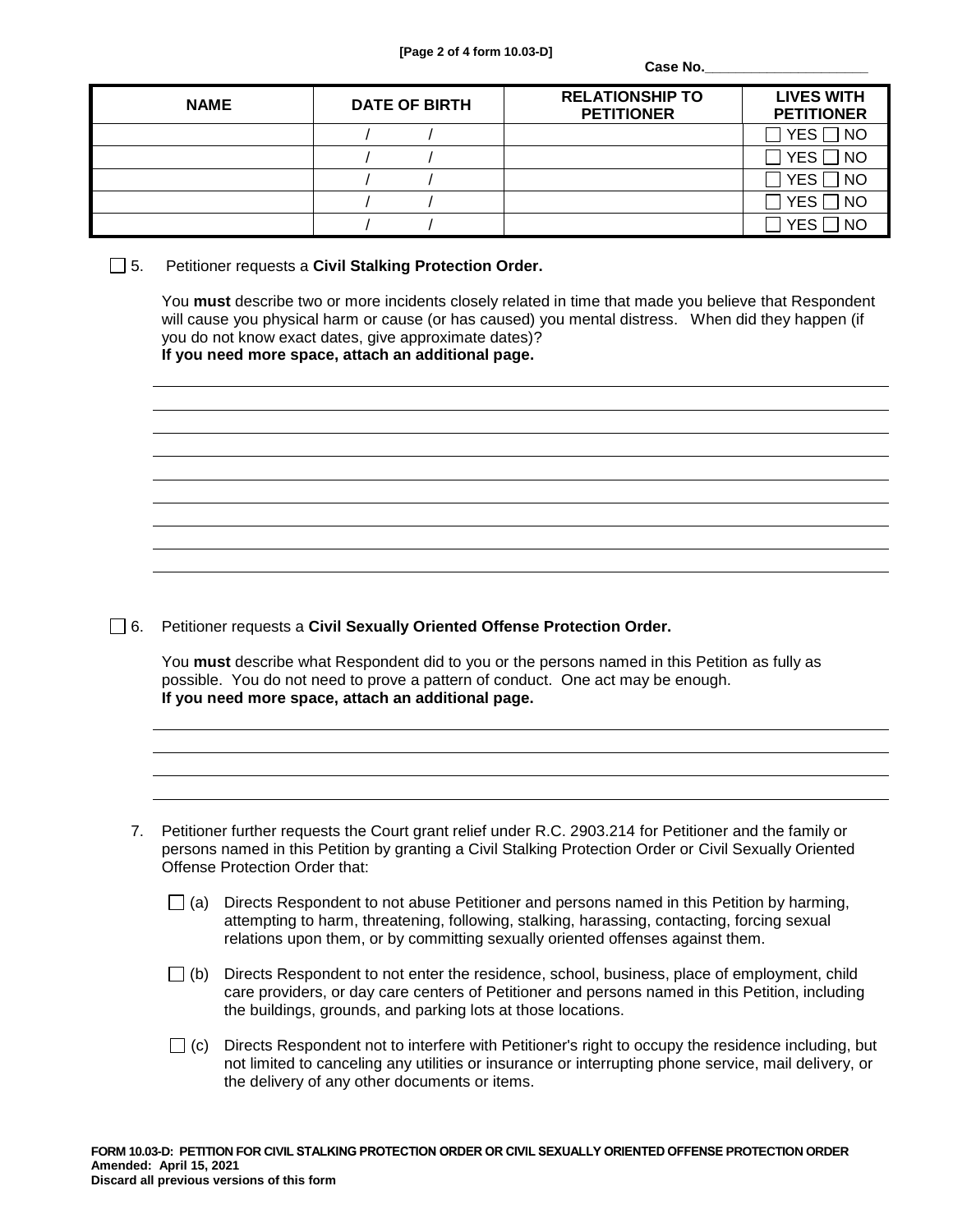- $\Box$  (d) Directs Respondent not to remove, damage, hide, or dispose of any property, companion animals, or pets owned or possessed by Petitioner and persons named in this Petition.
- $\Box$  (e) Grants Petitioner permission to take Petitioner's companion animals or pets, as described below, away from the possession of Respondent.
- $\Box$  (f) Directs Respondent not to possess, use, carry, or obtain any deadly weapon, firearms, and ammunition.
- $\Box$  (g) Directs Respondent to be electronically monitored, because Respondent's conduct, as explained below, puts the health, welfare, or safety of Petitioner and the persons named in this Petition at risk. Also, as explained below, Respondent continues to present a danger to Petitioner and the persons named in this Petition. **If you need more space, attach an additional page.**
- $\Box$  (h) Includes the following additional provisions:

- 8. Petitioner further requests that the Court not issue any mutual protection orders or other orders against Petitioner unless all of the conditions of R.C. 2903.214(E)(3) are met.
- 9. Petitioner further requests that if Petitioner has a victim advocate, the Court permit the victim advocate to accompany Petitioner at all stages of these proceedings as required by R.C. 2903.214(L).
- 10. Petitioner further requests that the Court grant such other relief designed to ensure the safety and protection of Petitioner and persons named in this Petition.
- 11. Petitioner has listed court cases (including divorce, custody, visitation, children service case; pending criminal case or conviction for felonious assault, aggravated assault, assault, aggravated menacing, menacing by stalking, menacing, aggravated trespass; animal cruelty; sexually oriented offenses; no contact order; stay away order, and other protection order) and other legal matters involving Respondent, that may relate to this case: **(If you need more space, attach an additional page.)**

| <b>CASE NAME</b> | <b>CASE NUMBER</b> | <b>COURT/COUNTY</b> | <b>RESULT OF CASE</b> |
|------------------|--------------------|---------------------|-----------------------|
|                  |                    |                     |                       |
|                  |                    |                     |                       |
|                  |                    |                     |                       |

**I swear or affirm that the answers above are true, complete, and accurate to the best of my knowledge. I understand that making false statements in this document may result in a contempt of court finding against me which could result in a jail sentence and fine, and may also subject me to criminal penalties for perjury under R.C. 2921.11.**